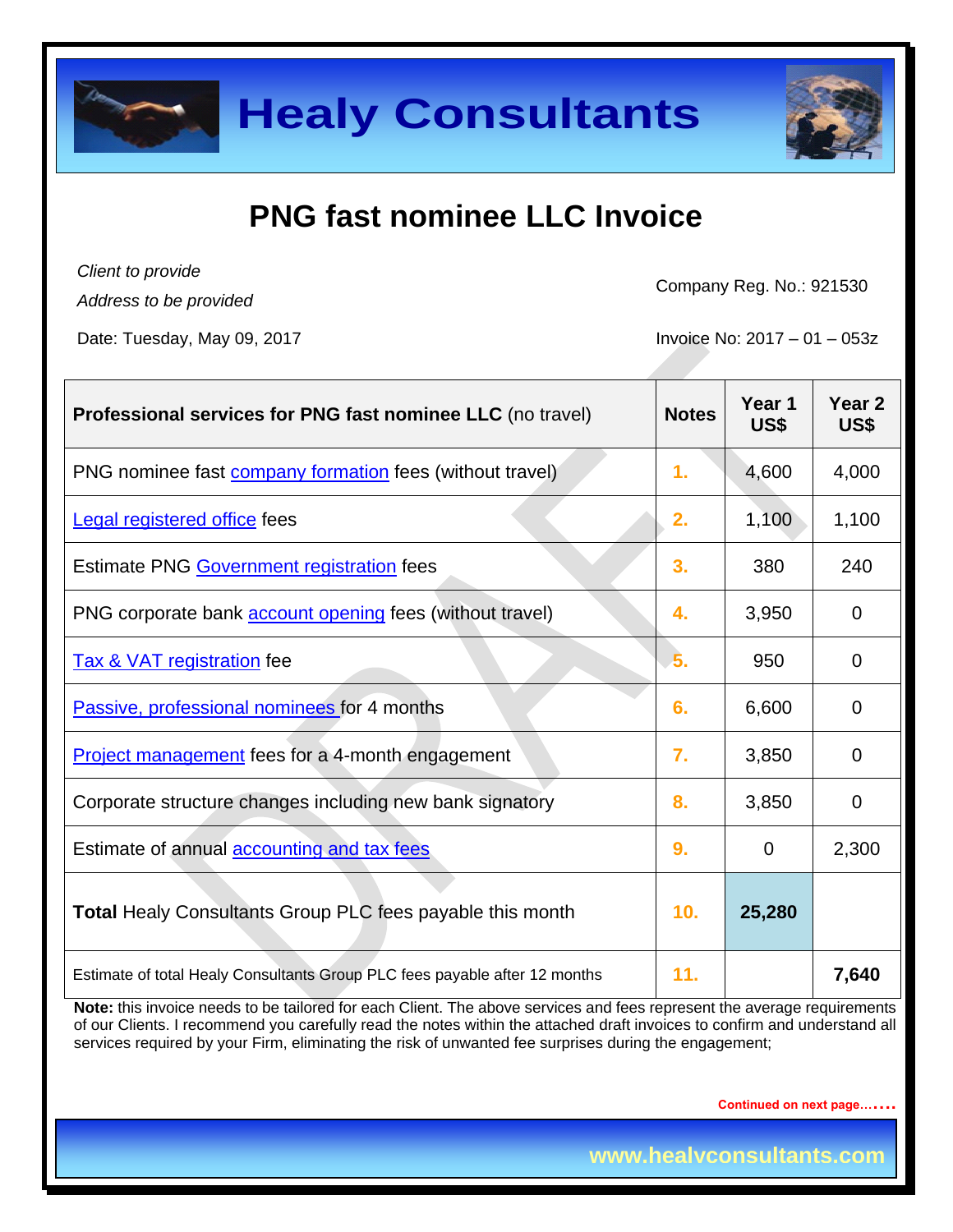

#### **PNG fast nominee LLC Invoice**

#### *Notes to invoice above:*

**1.** Healy Consultants Group PLC' fees to legally register our Clients' PNG LLC with Healy Consultants Group PLC' temporary professional, passive nominee shareholders and directors and bank signatory. Within [8 weeks,](http://www.healyconsultants.com/papua-new-guinea-company-registration/fees-timelines/#timelines) my team and I will email you i) a company registration number ii) a corporate bank account number  $\overline{iii}$  a PNG city center business address  $\overline{iv}$  a tax number and  $\overline{iv}$  a proforma PNG sales invoice template;

All [engagement fees](http://www.healyconsultants.com/company-registration-fees/) (click link) are agreed and paid up front and agree to the fees published on our country web pages. Consequently, there are no hidden fees or surprises or ambushes throughout the engagement. All engagement deadlines are agreed up front in the form of a detailed project [plan,](http://www.healyconsultants.com/index-important-links/example-project-plan/) mapping out deliverables by week throughout the engagement term.



Every week during the engagement, Healy Consultants Group PLC emails our Client a detailed email engagement [status update.](http://www.healyconsultants.com/index-important-links/weekly-engagement-status-email/) Our Client is immediately informed of engagement problems together with solutions. In your preferred language, your dedicated engagement Project Manager can communicate via phone, Skype, WhatsApp, Viber, sms, WeChat, Telegram, QQ, Facebook Messenger or Line Messenger;

- **2.** In accordance with Papua New Guinea [Companies Act of 1997,](http://www.wipo.int/wipolex/en/text.jsp?file_id=193906) a Papuan LLC shall as from the date of its incorporation have a legal registered office in Papua New Guinea, to which all official government communications and notices may be addressed. To comply with this statutory requirement, Healy Consultants' Papua New Guinea office will be the registered office address for your company. Thereafter, this address will be used to receive government correspondence including **i)** tax letters **ii)** notice of the legal annual return; and **iii)** all government communications. Most of our Clients wish to place [Healy Consultants' office address](http://www.healyconsultants.com/corporate-outsourcing-services/company-secretary-and-legal-registered-office/) on invoices, contracts, websites and business cards;
- **3.** This fee is an estimate of government costs payable during your Firm's engagement. All Government fee payments will be supported by original receipts and invoices. Examples of Government costs include **i)** reserving the company name with [IPA;](http://www.ipa.gov.pg/) **ii)** preparation of company deeds and articles of association and **iii)** submit a high-quality company incorporation application for [IPA.](http://www.ipa.gov.pg/) Following engagement completion, Healy Consultants Group PLC will refund our Client any excess of funds received over actual Government costs paid;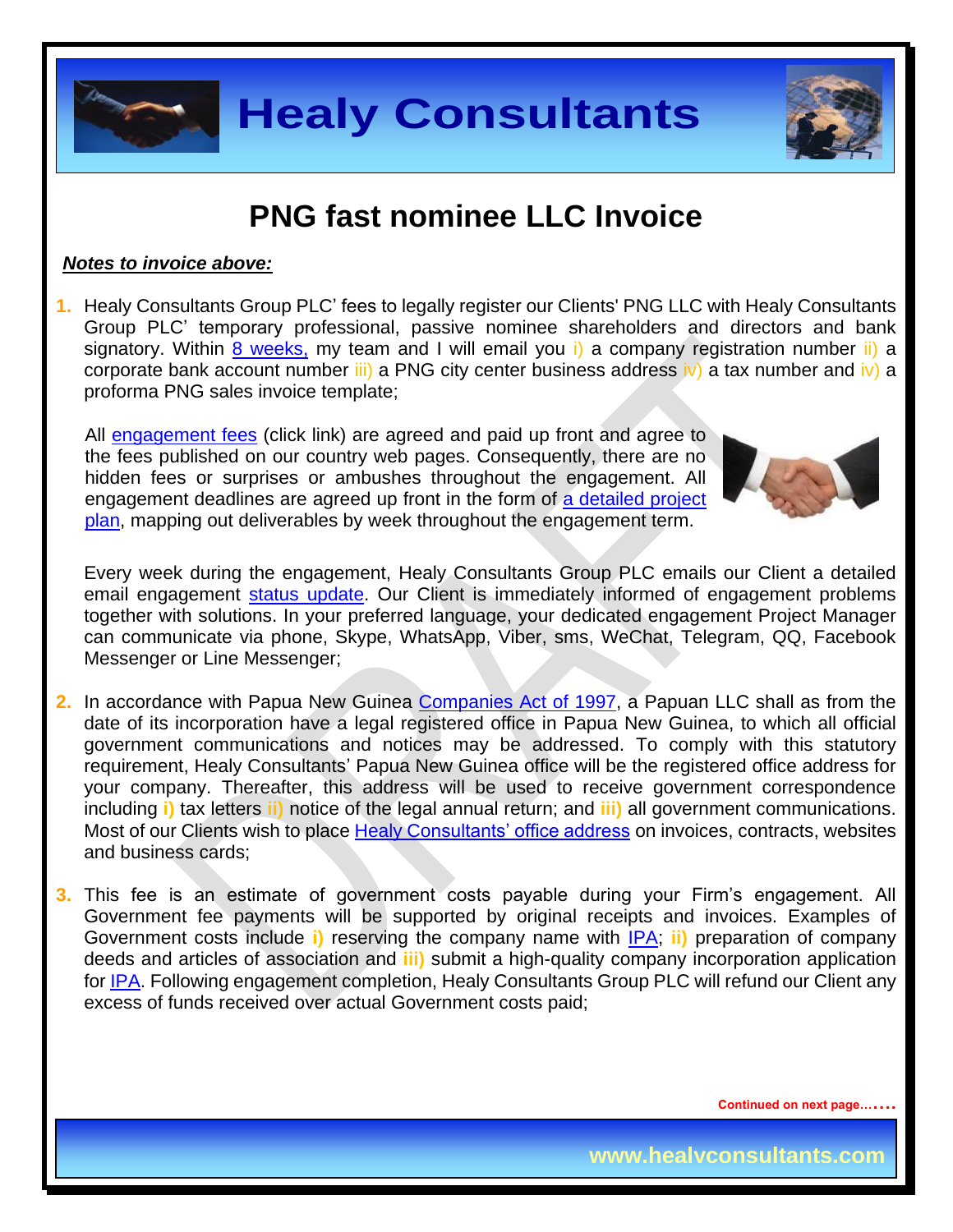



#### **PNG fast nominee LLC Invoice**

**4.** Healy Consultants Group PLC will be pleased to open a PNG corporate [bank account,](http://www.healyconsultants.com/papua-new-guinea-company-registration/banking/) without your travel. It is a time-consuming task; Healy Consultants Group PLC will shelter our Client from the administrative challenges. As you can appreciate, it is a challenging task to secure corporate bank account approval through a newly formed company, when shareholders, directors and bank signatories reside overseas.

At the beginning of the engagement, Healy Consultants Group PLC will secure corporate bank account approval using our professional, passive nominee shareholder, director and bank signatory. We will prepare a quality business plan for the bank; to optimize the probability of corporate bank account approval. Following completion of business set up, our Client will appoint their preferred shareholders and directors and bank signatory. Depending on our Client business and nationality, there is a 20% probability the banks will request beneficial owners and future bank signatories to travel for a one hour bank interview. Healy Consultants Group PLC will try its best to negotiate with the bank for a travel exemption. If our Client must travel to PNG for corporate bank account opening, Healy Consultants Group PLC will refund our Client US\$950;







The banks enjoy ultimate power of approval of corporate bank account applications. Consequently, guaranteed success is outside of Healy Consultants Group PLC' control. What is inside our control is the preparation and submission of a high quality bank application that maximizes the likelihood of approval. To date, we enjoy a 100% approval record because of [our global banking relationships](http://www.healyconsultants.com/international-banking/corporate-accounts/) and determination.

Global banks continue to tighten corporate bank account opening procedures, their internal compliance departments completing more thorough due diligence of Clients. Consequently, our Clients should expect the bank account approval period to take up to 4 weeks. See also note below for further details on timelines for bank signatory changes. Furthermore, global banks now require evidence of proof of business in the country where the corporate bank account will be, including sales contracts or lease agreement;

**5.** In accordance with Papua New Guinea law, each entity must register for corporate tax and VAT at the [Internal Revenue Commission;](http://www.irc.gov.pg/)

**Continued on next page…….**

**www.healyconsultants.com**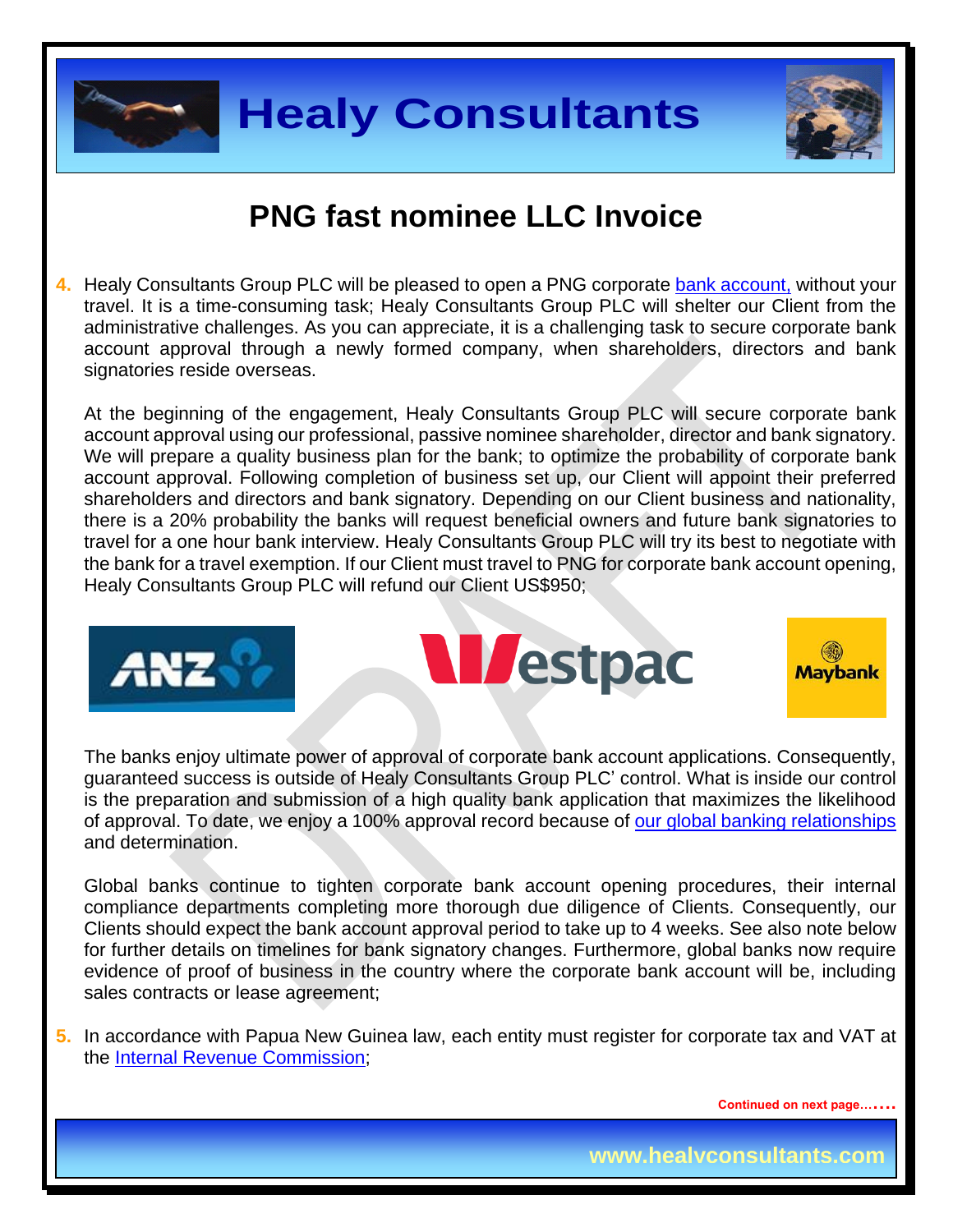



### **PNG fast nominee LLC Invoice**

**6.** In accordance with [Papua New Guinea Company](http://www.wipo.int/wipolex/en/text.jsp?file_id=199754) Law, all PNG companies must have **i)** 1 shareholder and **ii)** 1 director. Appointment of Healy Consultants Group PLC professional, passive nominee shareholder and director and bank signatory enables our Client to **i)** sales invoice customers within two months and **ii)** sign contracts and lease premises.

If required, Healy Consultants Group PLC will be pleased to provide our Clients with a full package of passive professional nominee services for four months;

- **7.** Healy Consultants Group PLC project management fees relate to time and resources dedicated to:
	- **a.** thoroughly research and plan PNG business set up for our Client;
	- **b.** devising strategies to **i)** minimise the total engagement period **ii)** complete the engagement without Our Client travelling **iii)** avoid the need for a PNG national [shareholder](http://www.healyconsultants.com/corporate-advisory-services/nominee-shareholders-directors/national-shareholder-services/) and **iv)** avoid the need for a specific regulatory license;
	- **c.** agreeing the optimum corporate structure with our Client;
	- **d.** submitting a high-quality company incorporation application to the [IPA;](http://www.ipa.gov.pg/)
	- **e.** choosing the optimum regulatory license for our Client's business activities (if required);
	- **f.** injecting the paid up share capital on our Client's behalf;
	- **g.** collating and supervising the legalisation and attestation and translation of Client documents;
	- **h.** weekly detailed engagement [status updates](http://www.healyconsultants.com/index-important-links/weekly-engagement-status-email/) to our Client and weekly Friday conference calls;
	- **i.** payment of retainer fees to multiple local lawyers and accountants;
	- **j.** ensuring Our Client complies with local regulations and legally owns and controls the new entity;
	- **k.** ascertain the specific accounting, tax, legal and compliance considerations;
	- **l.** finding solutions to [challenges that occur](http://www.healyconsultants.com/engagement-project-management/) throughout the engagement;
	- **m.**determining the local and international tax obligations of the new entity, including corporate income tax, payroll taxes, withholding tax and sales taxes.
- **8.** Following business set up completion, Healy Consultants Group PLC assists our Client appoint their preferred shareholders and directors and the bank signatory. Depending on our Client business and nationality, this process can take up to 4 months;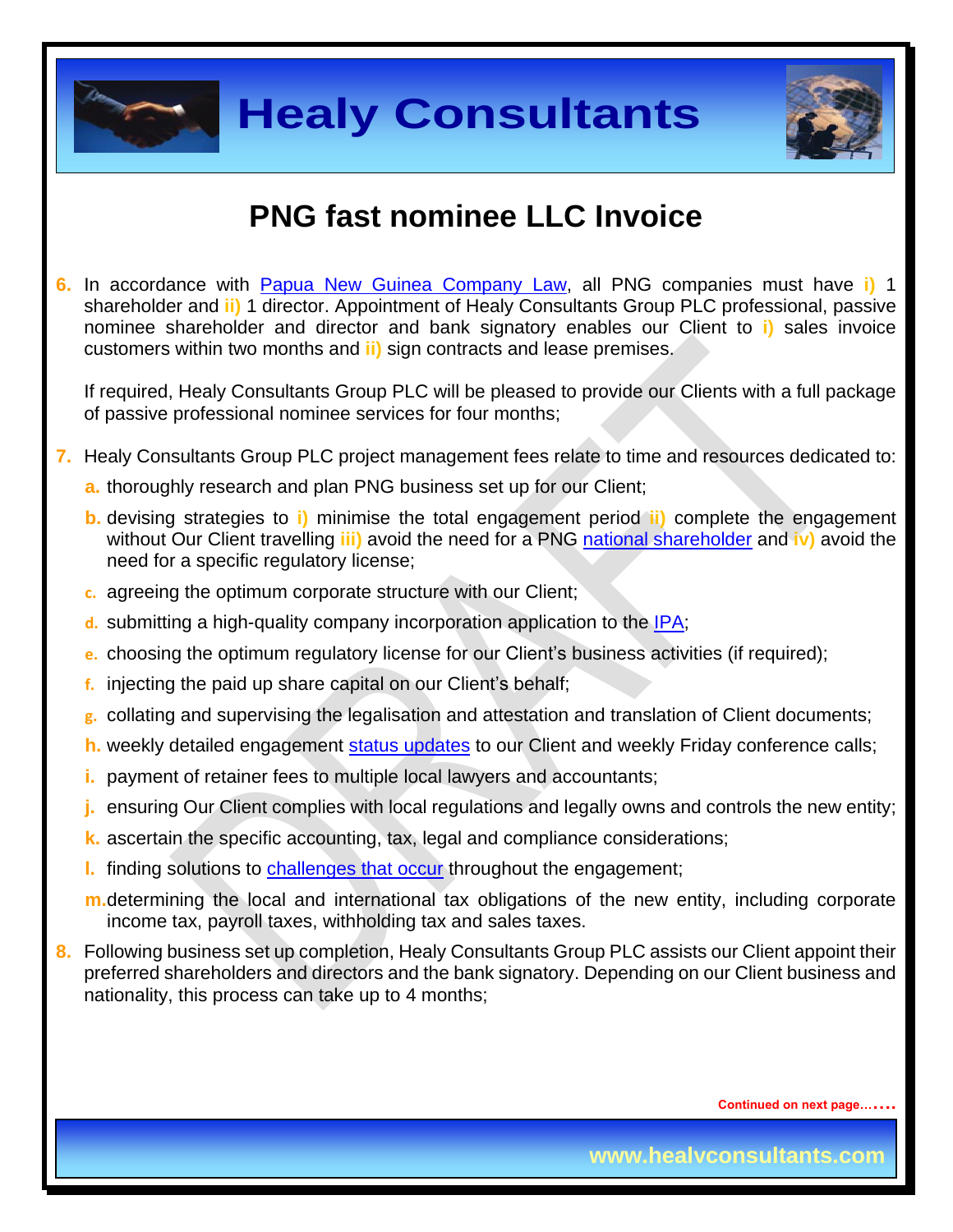



### **PNG fast nominee LLC Invoice**

Before the PNG bank approves our Clients' preferred bank signatory, the bank in-house Legal and Compliance Department will request additional Know Your Customer documents. Change of corporate structure and of bank signatory is a time-consuming task, but Healy Consultants Group PLC will shelter our Client from the administrative challenges. This is the hardest part of the engagement;

Depending on our Client business and nationality, there is a 20% probability the banks will request beneficial owners and future bank signatories to travel for a one hour bank interview. Healy Consultants Group PLC will try its best to negotiate with the bank for a travel exemption. If our Client must travel to PNG for corporate bank account opening, Healy Consultants Group PLC will refund our Client US\$950;

Realistically and so you can plan your business, Our Client will be able to log into e-banking within 6 weeks from the time Healy Consultants Group PLC Group PLC completes corporate structure change, as outlined on [this web page \(click link\);](http://www.healyconsultants.com/south-africa-company-registration/turnkey-solutions/)

**9.** For an active trading company, these [accounting and tax](http://www.healyconsultants.com/accounting-and-tax/) fees are an estimate of Healy Consultants Group PLC' fees to efficiently and effectively discharge your annual company accounting, auditing and tax obligations. Following receipt of a set of draft accounting numbers from your company, Healy Consultants Group PLC will more accurately advise accounting and tax fees. For a dormant company, Healy Consultants Group PLC' fees are only US\$950;



- **10.**All fees quoted in this invoice correspond to fees quoted on Healy consultant's [business website.](http://www.healyconsultants.com/india-company-registration/) Please regarding view this invoice carefully to identify errors. During the rush of a business day, it is possible Healy Consultants Group PLC inadvertently made fee calculation errors, typing errors or omitted services or omitted historic fee payments from Clients. In the unfortunate event, you identify invoice errors, please revert to me directly re the same. I apologize in advance if I or my staff made invoice errors;
- **11.**Assuming our Clients' re-engage Healy Consultants Group PLC in year 2, this fee is an estimate of the fees payable next year, 12 months after the date of company registration;
- **12.**In accordance with [Papua New Guinea Company](http://www.wipo.int/wipolex/en/text.jsp?file_id=199754) Law, there is no minimum capital requirement for a PNG LLC;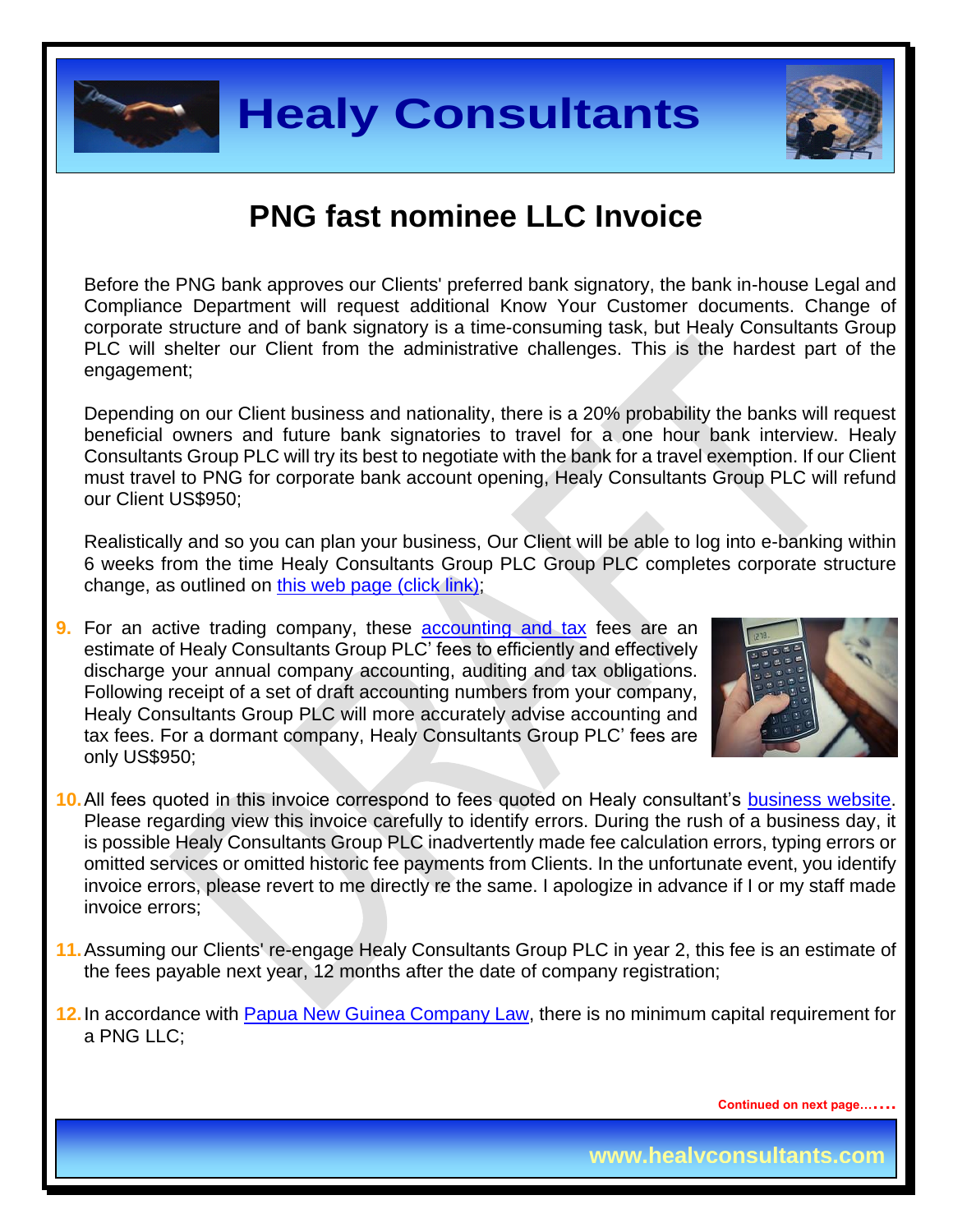



#### **PNG fast nominee LLC Invoice**

- 13. The fees quoted in this invoice are a prediction of the fees required to efficiently and effectively complete this engagement in a timely manner. If during the engagement Healy Consultants Group PLC realizes that the project is more complex than anticipated, requiring a large additional investment of time, my Firm will revert to request additional fees. If Healy Consultants Group PLC completes the engagement faster than expected and more easily than expected, Healy Consultants Group PLC is happy to refund some fees to our Client;
- **14.**Monthly, quarterly and mid-year Government tax obligations include monthly and quarterly payroll reporting, VAT and corporation tax return filing. If you need our help, Healy Consultants Group PLC can complete monthly Government reporting for a monthly fee of US\$860. Healy Consultants Group PLC monthly support will include **i)** receive in dropbox the monthly invoices from our Client **ii)** label monthly bank statement transactions **iii)** preparation and submission of VAT returns and **iv)** monitor monthly profit levels to minimize annual tax **v)** submission of monthly employee payroll reporting;
- **15.** If our Client and Healy Consultants Group PLC properly plan this engagement, our Clients will *not* have to travel during this engagement. Healy Consultants Group PLC will efficiently complete company registration, corporate bank account opening and change of corporate structure in a timely manner without our Client presence. Instead, our Client will need to **i)** sign and get documents legalized in the embassy in their country of origin and **ii)** courier the originals to Healy Consultants Group PLC office;



- **16.**If required, Healy Consultants Group PLC will be pleased to assist your firm obtain business [visa](http://www.healyconsultants.com/papua-new-guinea-company-registration/formation-support-services/)  approvals. Our fee is US\$2,950 for the first employee, US\$1,950 for the second employee, US\$950 per employee thereafter. Our employee visa fee includes preparation of a quality visa application and submitting to the correct Government immigration officers. The Government enjoys ultimate power of approval of visa applications. Consequently, guaranteed success is outside of Healy Consultants Group PLC' control. What is inside our control is the preparation and submission of a high-quality immigration visa application that maximizes the likelihood of visa approval;
- **17.**Depending on our Client business and nationality, the Government may require a special regulatory license to carry on your business in the country. Healy Consultants Group PLC will assist our Client secure license approval. There may be additional fees for this service;
- **18.**During the engagement, shareholders and directors documents may need to be translated into the local language before the Government and Bank approves company registration and corporate bank account opening respectively. Consequently, our Client should budget for possible additional

**Continued on next page…….**

**www.healyconsultants.com**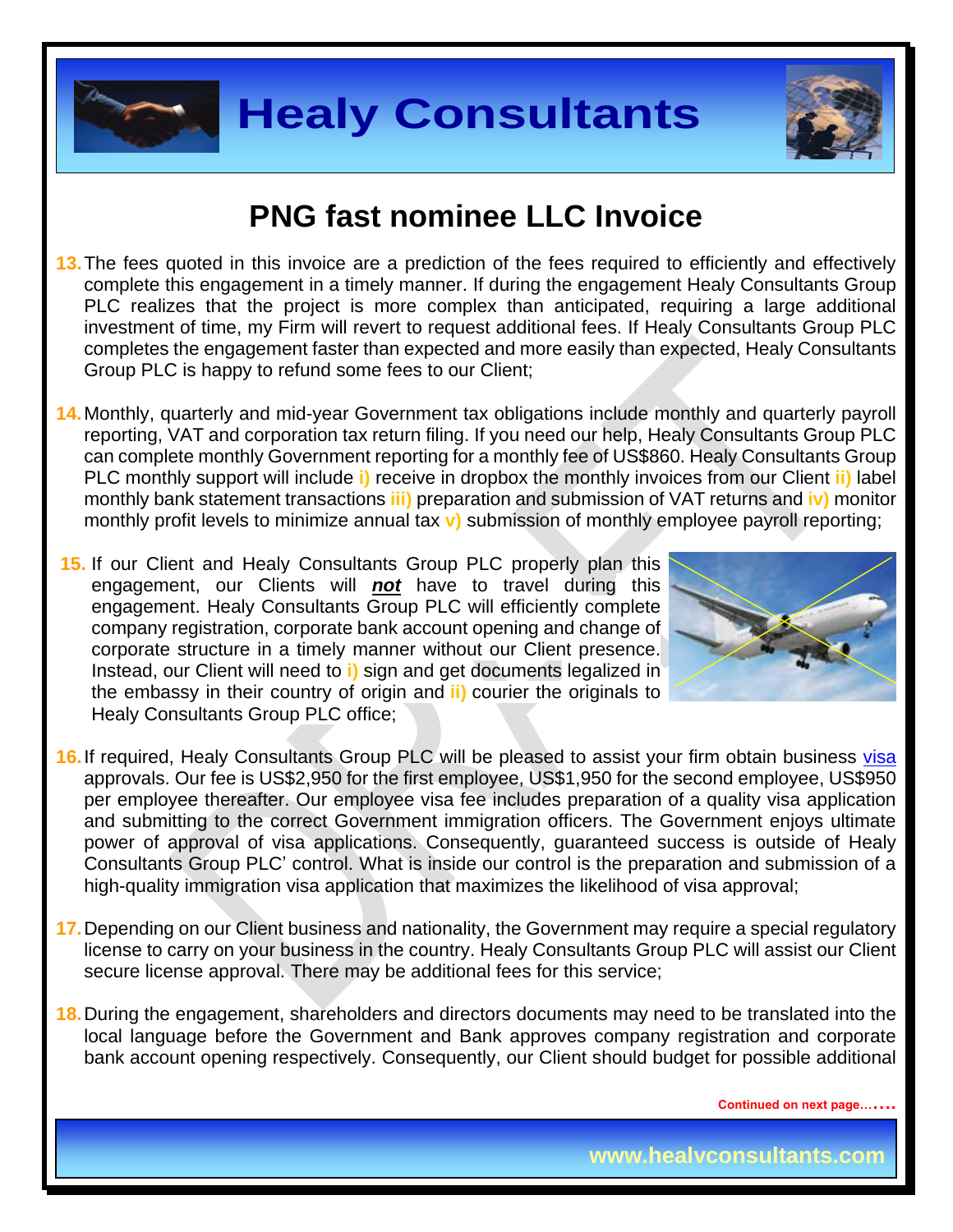



#### **PNG fast nominee LLC Invoice**

translation and embassy atestation fees. Either our Client or Healy Consultants Group PLC can complete this administrative task;

As always, Healy Consultants Group PLC will negotiate with all third parties to eliminate or reduce additonal engagement costs. For transparency purposes, all third-party fee payments will be supported by original receipts and invoices. Examples of possible third party payments include **i)** embassy fees **ii)** notary public costs **iii)** official translator fees;

- **19.**As stipulated on our [business website](http://www.healyconsultants.com/) and in section 3 of our engagement letter, Healy Consultants Group PLC will only commence the engagement following **i)** settlement of our fees and **ii)** completion and signing of our legal engagement letter;
- **20.**To assist our Clients to minimize foreign exchange costs, we offer the payment in SG\$, Euro, Pounds or US\$ . Kindly let me know in which currency your Firm prefers to settle our fees and I will send an updated invoice, thank you;
- **21.**Healy Consultants Group PLC will only incorporate your company after 75% of [due diligence](http://www.healyconsultants.com/due-diligence/)  [documentation](http://www.healyconsultants.com/due-diligence/) is received by email. Healy Consultants Group PLC will only open a corporate bank account after 100% of the Client's original due diligence documentation is received by courier;
- **22.**During the annual renewal engagement with our Client, our in-house Legal and Compliance Department reviews the quality and completeness of our Client file. Consequently, Healy Consultants Group PLC may revert to our Client to ask for more up to date [due diligence](http://www.healyconsultants.com/due-diligence/)  [documentation;](http://www.healyconsultants.com/due-diligence/)
- 23. Engage Healy Consultants to [project manage](http://www.healyconsultants.com/project-manage-engagements/) business set up in every country on the planet. We are the best in the [world](http://www.healyconsultants.com/best-in-the-world/) at what we do, timely completing the  $A$  to  $Z$  of every country engagement;
- **24.**Some of our Clients engage Healy Consultants Group PLC to [recruit](http://www.healyconsultants.com/corporate-outsourcing-services/how-we-help-our-clients-recruit-quality-employees/) local employees. We have a lot of experience in this area and we are quite skilled at securing quality candidates for our Clients;